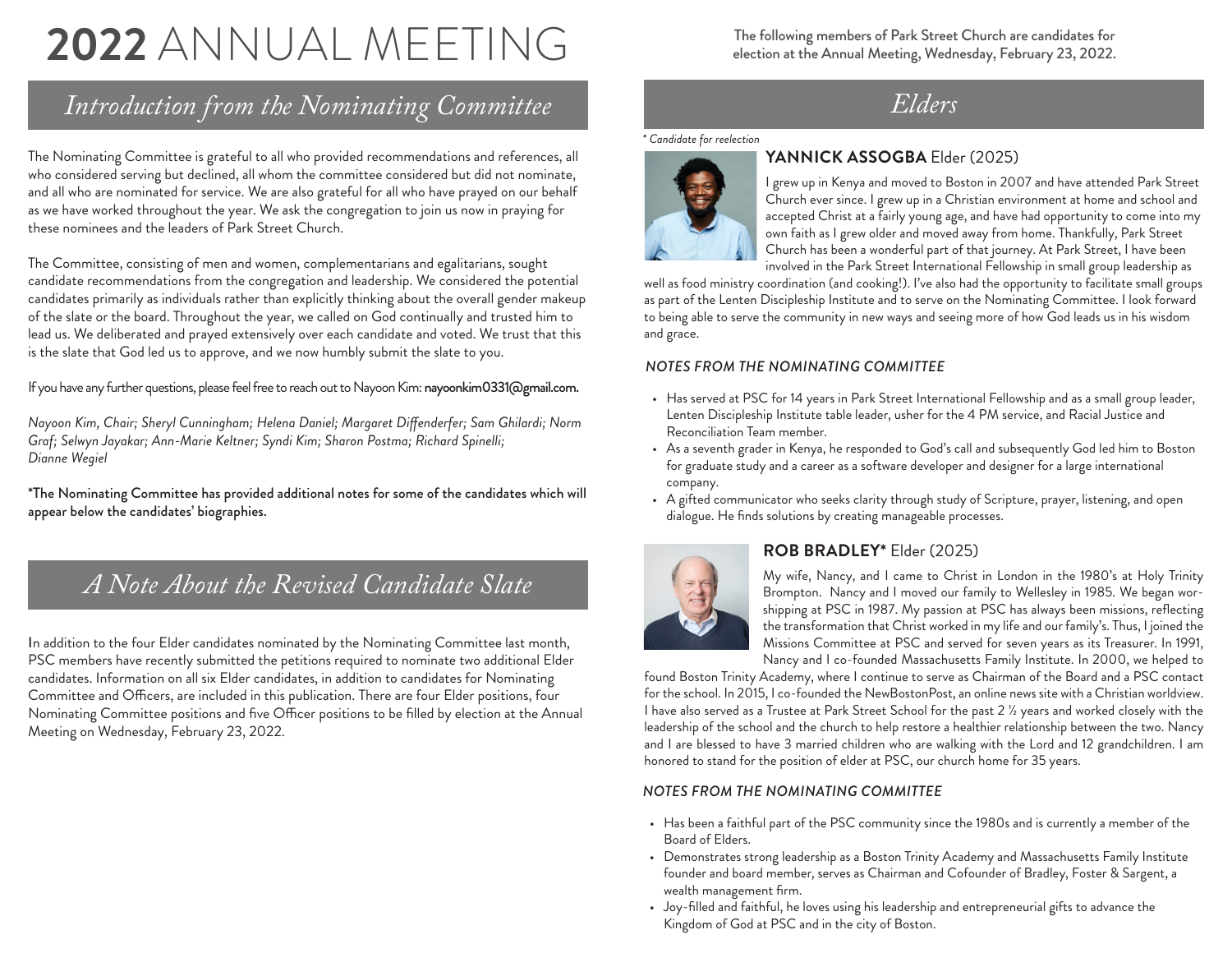

# **DAVID MURGATROYD** Elder (2025)

God has used over two decades at PSC to draw me deeper in relationship with Christ and an understanding of His wisdom (Col. 2:3). My wife Amy and I met in Café in 2001 and are blessed with two daughters, Brenna (13) and Cora (11). I have served in various capacities from the Board of Elders, to the nursery, to DJing parties at All Church Camp. Whether discerning through long-term decisions, changing diapers, or spinning dance tunes, I've sought to love our church

and our neighbors in Boston and around the world to the glory of God. I'm standing again for the Board of Elders to support our healthy, united pursuit of the next chapter God has for our church. May He make us one. John 17:23

#### *NOTES FROM THE NOMINATING COMMITTEE*

- Dedicated member of PSC for over 20 years; has served on the Board of Elders, the Nominating Committee, Personnel Committee, and Café's leadership team.
- Has demonstrated leadership abilities outside PSC as Engineering Director at a technology company, providing leadership to large teams; appreciated for the capacity to set clear goals and formulate plans to achieve them.
- Exhibits discernment, sincere faith, and genuine humility, intentionally making people feel welcomed and valued.



# **GEOFFREY RAUX** Elder (2025)

I made a personal commitment to Christ at an early age. I moved to Boston in 2003, where I met my wife and best friend Sarah. We have been attending Park Street since 2008 and have been blessed with two wonderful daughters, Adelaide and Annabelle. My relationship with the Lord is central to every aspect of my life. I believe that life–in its fullest sense–can only be realized through union with Him.

I have had the opportunity to share that message through personal relationships and on missions trips to East Asia, Africa, and the Middle East. During college, I was involved with CRU and served as president of my campus chapter. In law school, I was involved with Intervarsity and served on the leadership team. Since becoming a member of Park Street, I have served as a Deacon for communion, co-captain of our softball team, on the Nominating Committee, and on the Interim Senior Minister Search Committee (which hired Dr. Thorne). I am also a Trustee to Park Street School and am on the Board of the Boston Symphony Orchestra. Professionally, I am a partner at the law firm Foley & Lardner LLP. I am honored to be considered as a candidate for Elder.

# *NOTES FROM THE NOMINATING COMMITTEE*

- Member of PSC for 12 years; serving as a Deacon for Communion, small group leader, cocaptain of PSC softball team, member of Interim Senior Minister Search Committee, and previous member of Nominating Committee.
- Devoted to seeking God's direction in his life and his family's life through the earnest study of scripture and prayer; he values the importance of discipleship.
- Demonstrates passion and great excitement for God's work in and through PSC; a partner and commercial litigator at an international law firm, he is gifted in listening, open communication, and teaching.



# **CINDY CUTLIP\*** Elder (2025)

My faith in the Lord has grown much over the past 26 years as a member of Park Street Church. As I step forward to be considered to serve a second term as elder, I recognize how much I have grown in Christ in just these past three years. Along the way, I have journeyed with many faithful brothers and sisters, and I have been fortunate to serve with them in many cross-ministry aspects of the life of the church:

- Prayer Ministry: All-Church Prayer leader; Elder Prayer Focus Study Leader
- Women's Ministry: Discernment Team; Tea and Story
- Global Missions Conference: Women's event leader/organizer–HumaniTea, Kintsugi Workshop
- Children's Ministry: Assistant Director, 1st Kidsweek; Interviews with Jimmy the Puppet
- Lenten Discipleship Institute: Group leader; organization team
- City Engagement: COVID Emergency Response Food Pantry volunteer

My greatest joy has come from shepherding and gathering God's people at Park Street Church. My greatest lesson has been to trust in the power, discipline and privilege of prayer. My hope for our future is that we become "a house of prayer for all nations" and that we grow together by faith as we seek to abide in Christ Jesus, our one foundation and strength.

*†Nominated by petition*



# **LINDA HERMAN\*** Elder (2025)

As a newly minted teenager in Pittsburgh I was invited to a Young Life meeting. That first introduction to Jesus and His saving grace set my life on a firm path for which I'm eternally grateful. Post college, I arrived in Boston and at Park Street Church, never to roam. The first half of my professional life was spent in nursing (BWH, DFCI, MGH) and then I made the switch to the opposite side of my brain. The driving force has been all things design: landscape, floral and

interiors. Psalm 46.

#### PSC LEADERSHIP AND MINISTRY *(Elder, 2019–present)*

- Selected, elected and served on the Senior Minister Search Committee
- Selected, and served on Senior Minister's Transition Team
- Selected and served as Head of Task Force for Life Together
- Progenitor and Head of Fireside Chat and its successor, Huddle

#### *Prior to 2019*

- Wings: Founder, prayer team member (17 years)
- Women's Ministries: Head, various committees (10 years)
- Coffee Hour (2 years)

*†Nominated by petition*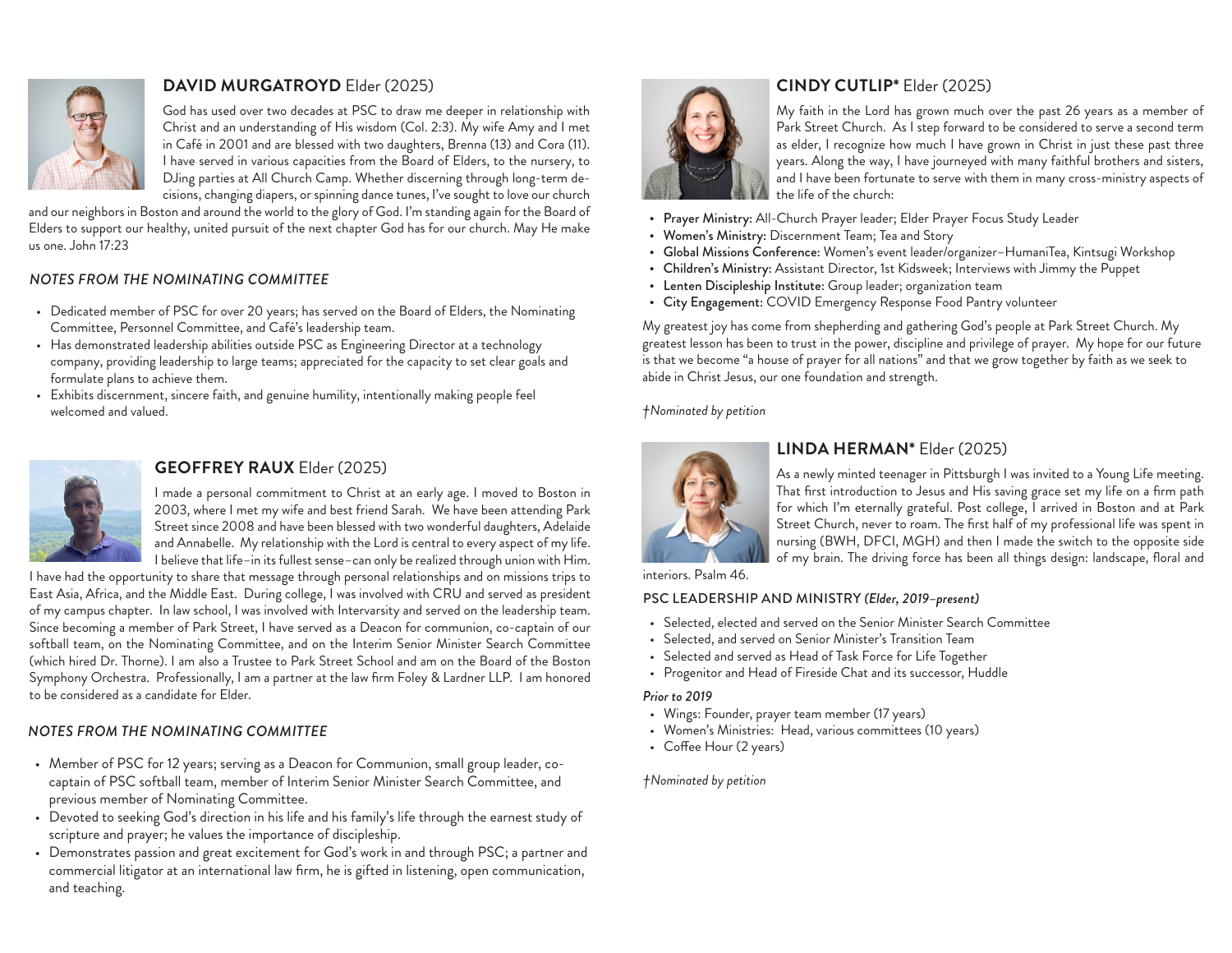*Officers*

*\* Candidate for reelection*



# **JASON ABRAHAM** officer: Moderator (2025)

I grew up in Goa, India. My parents had a strong and abiding faith in God and passed that along to us. I grew in my faith every day with the Lord walking beside me—he is my constant companion. I started attending Park Street Church 30 years ago after listening to a sermon by Daniel Harrell on the radio. I met my wife Acacia at the Winnipesaukee young adult retreat, and we are blessed with three wonderful children—Jadyn, Kaleb and Eliot. I was privileged

to be part of the Senior Minister Search Committee most recently and currently serve on the Board of Elders. I have previously served on the nominating committee, have been involved with PSIF, pastoral searches, membership committee, and was director of Sunday Night contemporary services for 7 years. The last two years have been difficult, but also opened up opportunities for us individually and corporately, not only to care for each other, but to share Christ's love and message of salvation with a hurting world. What I love about Park Street Church is its orthodox Christian doctrine, preaching, music, and its focus on missions. Psalm 27:4.

*The Moderator (three-year term) presides over the Board of Elders and congregational meetings.* 



# **DEBORAH GALLAGHER\*** officer: Clerk (2023)

I was born, raised, and attended college in Cleveland, Ohio, and moved to Boston in 1978 where I discovered Park Street Church—I've been here ever since! I worked in university administration for my entire career, retired 3 years ago, and returned to work part-time this past fall at the Harvard Law School Program on Biblical Law and Christian Legal Studies. I am delighted to stand for Church Clerk for a third year. It has been a joy to work with the PSC staff to keep the records of our membership and to welcome new members. My husband Charlie

and I have three adult children who all grew up at Park Street, and we have two grandchildren; I teach the pre-school Christian Formation class with my daughter Elizabeth. In the past, I have served on the Nominating Committee, the Interim Pastoral Search Committee, and the Family Minister Search Committee. Recently, I have been incredibly blessed to be part of Park Street's Morning Prayers.

*The Clerk (one-year term) gives notice of and provides written record of the church's Annual and special meetings. He/she also processes any membership-related correspondence.*



# **GABRIEL LING\*** officer: Treasurer (2023)

I was raised in a Christian family and have been attending Park Street Church since 2004. My wife Julie and I became members in 2009. A few years ago, I co-founded M33 Growth, where I make investments in innovative technology and healthcare companies. My professional passion is working hand-in-hand with entrepreneurs as they scale their businesses. I also serve on the Board of Trustees for Park Street School, where my daughters Jane and Emily attend

elementary and preschool, as well as on the Board Advisors for the Boston Symphony Orchestra.

*The Treasurer (one-year term) is the chief financial officer of the church.*



# **LING YI LIU\*** officer: Missions Treasurer (2023)

Over the past four years, it has been my privilege to serve as Missions Treasurer and help with PSC's stewardship of our missions' funds. Growing up in Brazil, some of my earliest friends were the children of Wycliff missionaries who worked with the Brazilian Indians. Though I was exposed to the gospel early on, I only came to Christ in graduate school in Cambridge after I met my wife Leslie. Since coming to PSC in 1996, I have served as a deacon of family ministries, in

the nursery, in Barnabas groups, as well as led family and marketplace small groups. I have also served as treasurer for a non-profit organization focused on business incubation and as COO of a Christian real-estate company focused on investing in the inner city. Currently, I manage furnished rental apartment buildings in Cambridge. My passion is to develop communities in which members can thrive and be a blessing to their neighbors.

*In addition to supporting Missions, the Missions Treasurer (one-year term) is the Vice Treasurer of the church and as such serves as the first backup when the Treasurer is absent or incapacitated.* 



#### **GREGG HANSEN** officer: Assistant Treasurer (2023)

I was raised in a Christian family and accepted Christ as a child. Following Christ has led me to a life of service and adventure; first in the Air Force, then in public accounting as a CPA, and now at Gordon-Conwell Theological Seminary where I am the Chief Financial Officer. I started attending Park Street Church when the Air Force moved me to Boston in 1997 and I became a member of the church in 1999. I have served on the Missions Committee,

participated in multiple short-term missions trips, and am currently serving on the Finance and Administration Committee. It is my passion to help Gordon-Conwell and Park Street to be faithful stewards of the financial resources with which God has blessed them. In addition, I thoroughly enjoy outdoor adventures with my wife, Rebecca, and children, Andrew and Elizabeth!

*The Assistant Treasurer (one-year term) serves as a second backup to the Treasurer and assists both Treasurers with their responsibilities.*

#### *NOTES FROM THE NOMINATING COMMITTEE*

- Dedicated member of PSC for 22 years. Member of the Missions Committee of PSC for six years. Co-leader of a PSC World Relief Partnership. Currently is serving on the Finance & Administration Committee of PSC.
- Serves as the Chief Financial Officer at Gordon-Conwell Theological Seminary (GCTS) with responsibilities including oversight in key areas of Accounting, Finance, Financial Aid at GCTS, and more.
- Expressed that God expects church officers to be servants and ministers to the congregation. Holds together very high standards of fiscal responsibility and biblically mandated principles to guide his services at GCTS and PSC.